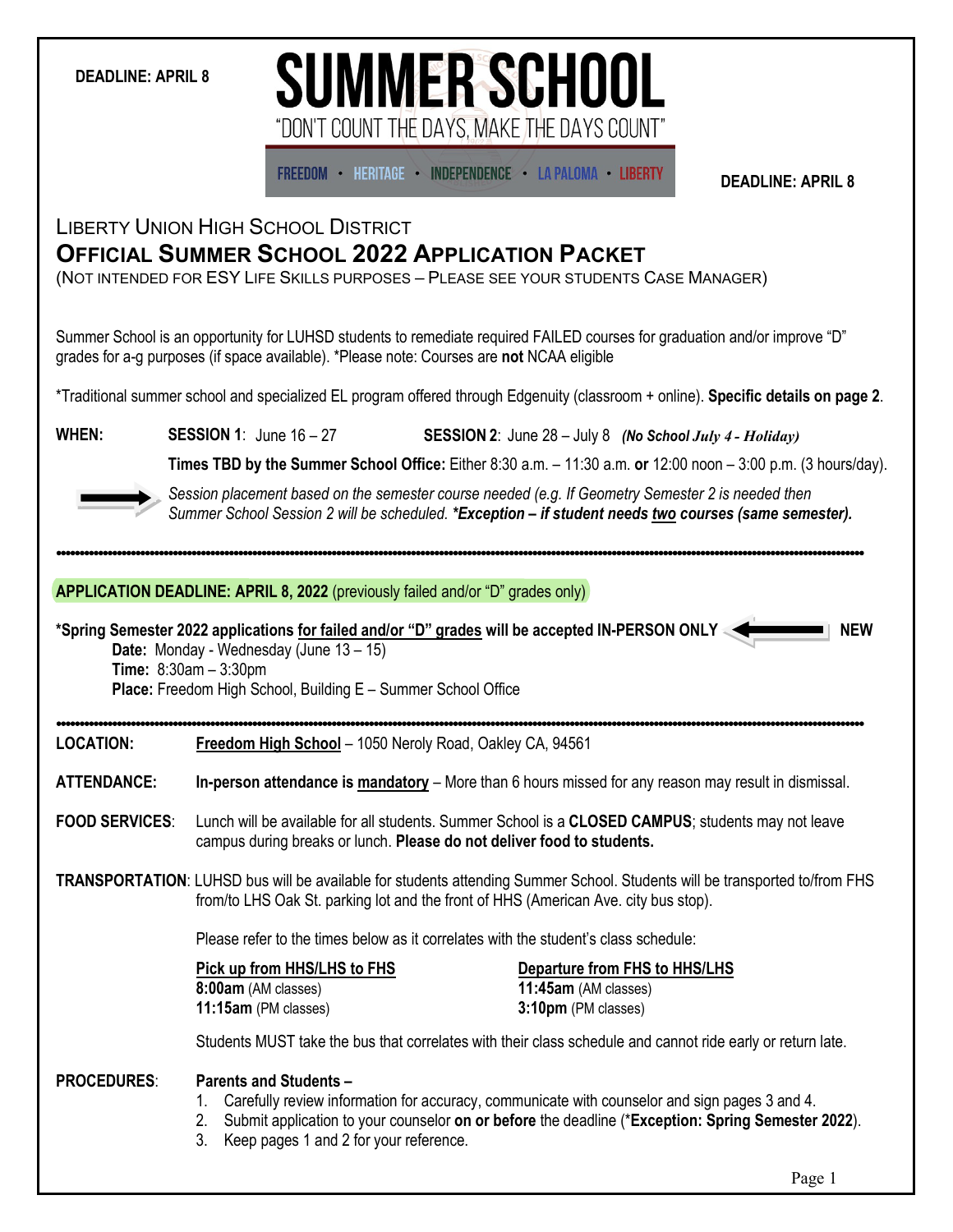The curriculum offered in all Summer School programs adheres to the school board-mandated LUHSD 9-12<sup>th</sup> grade courses of study.

**EDGENUITY LAB Courses Offered** – Math, English, Social Science, Science, Health

### **Summer Edgenuity (Summer Edge) Program, Features and Information:**

- Common Core Standards-aligned online video-based curriculum in a blended learning environment (school and home). **Inperson attendance is mandatory** and students are required to **actively participate and produce a minimum of 10% daily progress. This includes additional online work produced while at home.**
- The program allows educators to customize the curriculum for their students, including modifying or accommodating the needs of students with IEP's and/or 504 Plans.
- Teachers motivate, guide, support and monitor student progress as the student moves through course requirements completing lessons, assessments, and interactive activities, including virtual labs in science. **In order to complete a credit recovery course (previously failed 5 credit course), a student typically works online for 30 hours.**
- Showing mastery in the pre-test process will eliminate specific activities and the course will be automatically adjusted (less time needed to complete the course). \*Exception: No pre-test process for Grade Improvement courses.
- Student may complete the course before the session end date by meeting the required course criteria (see teacher). **The faster progress is made, the quicker the course may be completed.** Course completion will be communicated to both the student and parent (do not assume).
- Students will access the curriculum via Clever.com / Edgenuity and **NOT** Canvas. The course begins with an orientation and is followed by video-based instruction. Summer School will provide **in-person** computers/laptops (not take home). If your student has a district loaned laptop from his/her home site, he/she may choose to bring that device instead.
- Each course uses video and text content and various types of assignments including writing assignments, projects and graded tasks to support different learning styles.
- Each course also uses audio, in which we will provide **in-person** headphones that must be returned daily. Your student may elect to bring their own, but they must be compatible 3.5mm AUX audio cables pictured here.
- While in class, students are required to work on lessons the entire period (a scheduled in-class break will take place).
- All students must leave campus immediately following their scheduled class (no loitering). If a school bus is available, students MUST take the bus that correlates with their class schedule and may not ride early or return late.
- Lack of significant progress, more than 6 hours of absences, or the inability to follow rules may result in the dismissal from Summer School and the inactivation of the Edgenuity course.
- Student and parent must read, **sign and return the Academic Integrity Policy** with the application (Page 4 backside of the application)

With this model, motivation is the key! **Please do everything in your power to make sure your student physically attends school and continues to meet the daily progress goal of at least 10%.**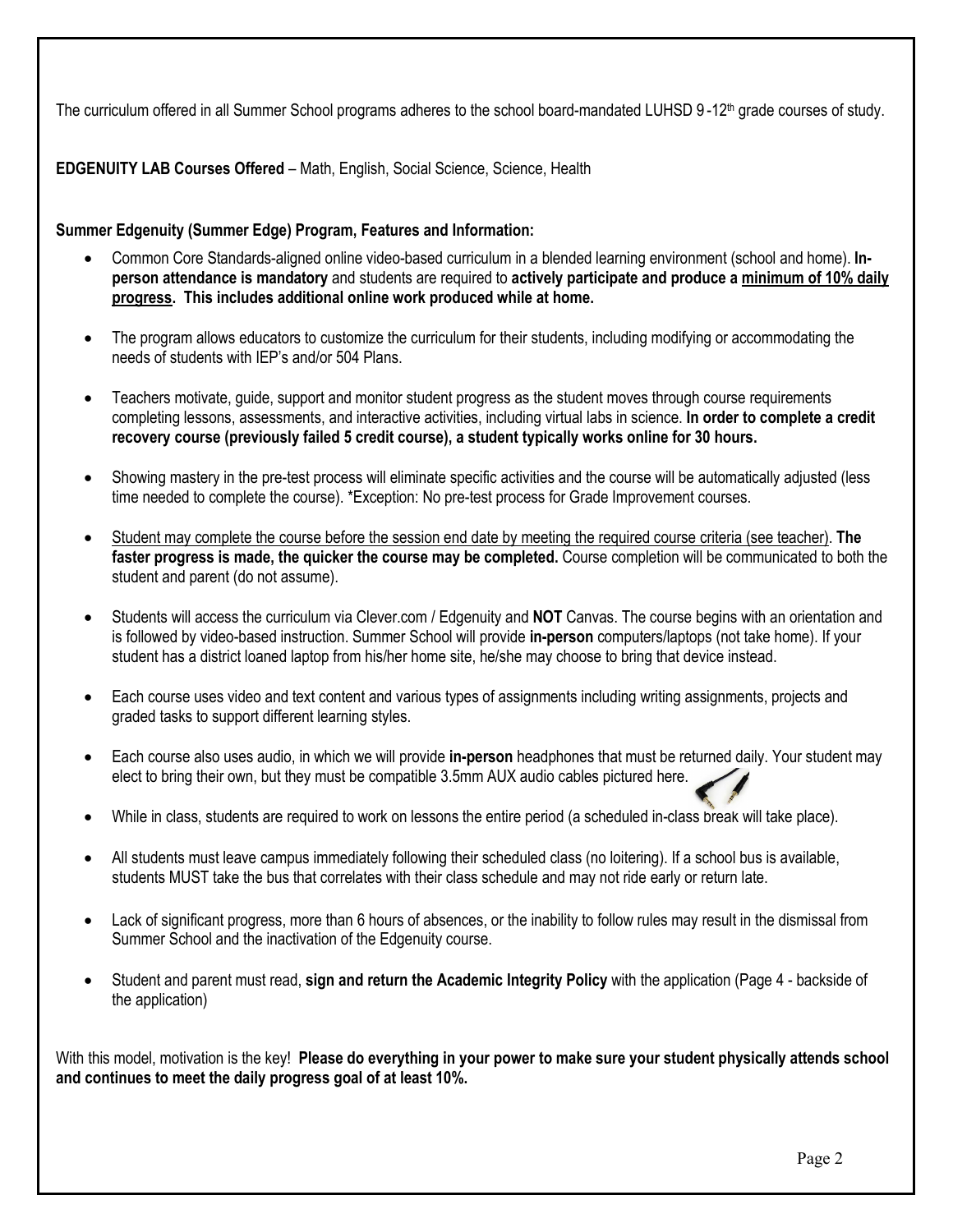| <b>DEADLINE: APRIL 8</b> |  |
|--------------------------|--|
|--------------------------|--|

**SUMMER SCHOOL** "DON'T COUNT THE DAYS, MAKE THE DAYS COUNT"

FREEDOM · HERITAGE · INDEPENDENCE · LA PALOMA · LIBERTY

**DEADLINE: APRIL 8**

**PLEASE PRINT LEGIBLY and RETURN TO YOUR COUNSELOR**

# **Student Application**

| Name:                                                                                                                                                                                                                                                                                                                         | Student ID: <b>Student ID:</b><br>Grade: 9 10 11 12<br>(circle one)                                                                                                                                        |
|-------------------------------------------------------------------------------------------------------------------------------------------------------------------------------------------------------------------------------------------------------------------------------------------------------------------------------|------------------------------------------------------------------------------------------------------------------------------------------------------------------------------------------------------------|
| All Summer School correspondence (including mailing out class schedules) uses current AERIES documentation.<br>Very important: If AERIES is not current, please contact your school Registrar immediately.                                                                                                                    |                                                                                                                                                                                                            |
| *Please indicate if applicable: $\Box$ IEP *Counselor – Please see specific course needed (O365).                                                                                                                                                                                                                             | <b>NEW</b>                                                                                                                                                                                                 |
| <b>Prioritize Course Needed AND Transcript Grade Earned:</b>                                                                                                                                                                                                                                                                  | Semester 2<br>Semester 1                                                                                                                                                                                   |
| $1_{\cdot}$                                                                                                                                                                                                                                                                                                                   | F<br>D<br>F<br>D<br>П                                                                                                                                                                                      |
| 2.                                                                                                                                                                                                                                                                                                                            | $\Box$<br>F<br>D<br>F<br>D<br>П<br>$\Box$                                                                                                                                                                  |
|                                                                                                                                                                                                                                                                                                                               | Session placement based on the semester course needed (e.g. If Geometry Semester 2 is needed then Summer<br>School Session 2 will be scheduled. *Exception - If student needs two courses (same semester). |
|                                                                                                                                                                                                                                                                                                                               | Class times, either AM (8:30-11:30) or PM (12:00-3:00) are determined by the Summer School Office and schedules mailed home.                                                                               |
| Will your student be utilizing Transportation Services (School Bus-see page 1)? $\Box$ Yes $\Box$ No                                                                                                                                                                                                                          |                                                                                                                                                                                                            |
| APPLICATION DEADLINE: APRIL 8, 2022 (previously failed and/or "D" grades only)<br>*Spring Semester 2022 applications for failed and/or "D" grades will be accepted IN-PERSON ONLY<br>Date: Monday - Wednesday (June 13 - 15)<br>Time: 8:30am - 3:30pm<br><b>Place:</b> Freedom High School, Building E - Summer School Office | <b>NEW</b>                                                                                                                                                                                                 |
| Note: Summer School is an opportunity, not mandatory. More than 6 hours missed for any reason may result in dismissal.                                                                                                                                                                                                        |                                                                                                                                                                                                            |
| <b>On</b>                                                                                                                                                                                                                                                                                                                     | (date), the application packet was reviewed/provided to the student and/or parent.                                                                                                                         |
| <b>Print Counselor Name</b>                                                                                                                                                                                                                                                                                                   | Signature                                                                                                                                                                                                  |
| <b>Print Student Name</b>                                                                                                                                                                                                                                                                                                     | Signature                                                                                                                                                                                                  |
| <b>Print Parent/Guardian Name</b>                                                                                                                                                                                                                                                                                             | Signature<br>Page 3                                                                                                                                                                                        |

1